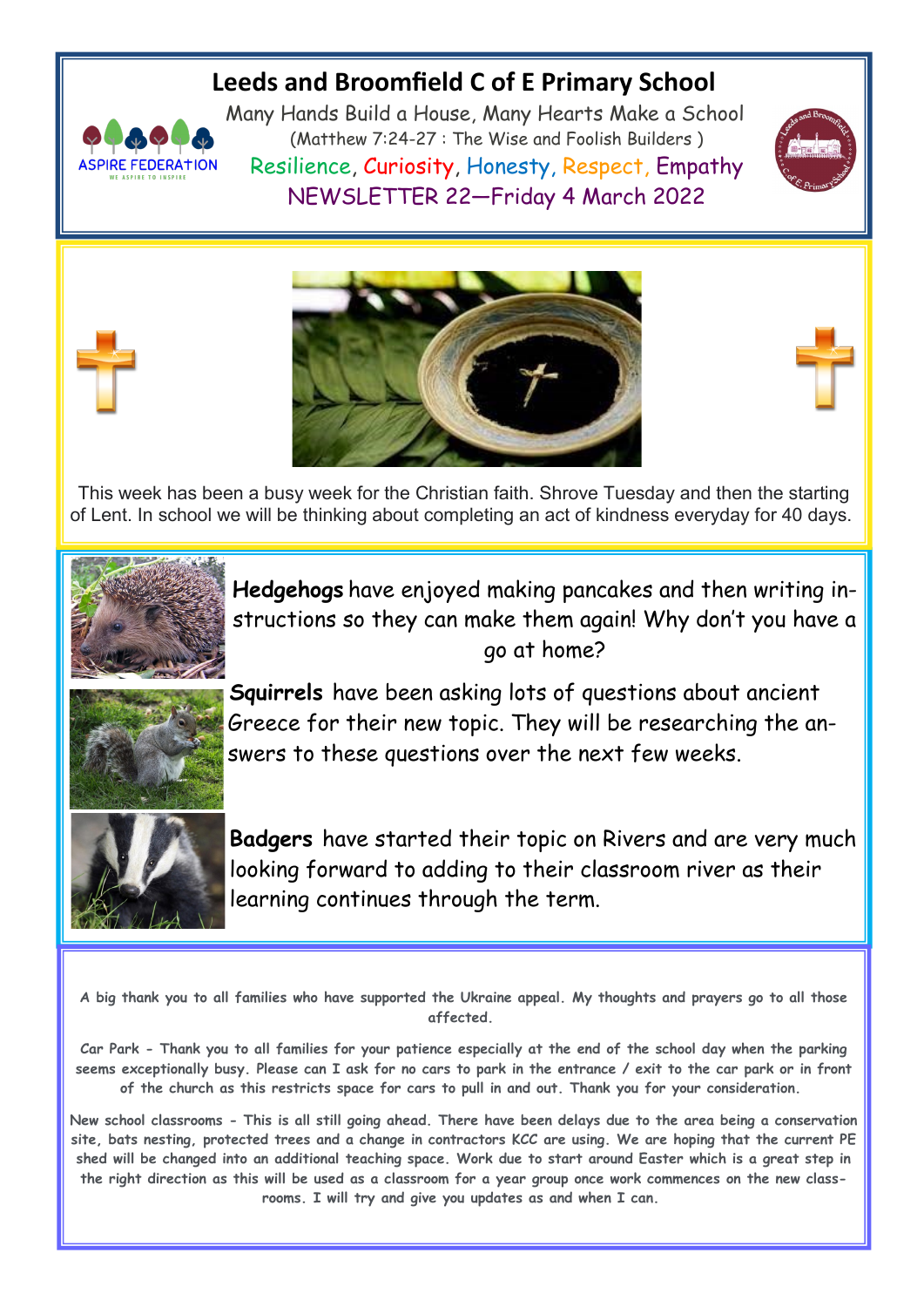## **PROUD awards**

After speaking to pupils and staff we wanted to build children's self esteem and confidence in themselves. Each pupil needs to work to get a badge for each letter of the word PROUD.

- P Pleasure in work
- R Respect in work
- O Organised in work
- U Unique in work
- D Distinction

**imaGiNe RelieVe AChieVe** 

Each class has a different colour badge to collect. The children can put these on their bags or on their school jumpers.

**This week's PROUD winners are: Wesley May– Phoebe Brooks & the Tag Rugby Team**



pick up times are as follows: **Morning:** 8:30-8:40 Years R, 1 and 2 8:40-8:50 Years 3-6 **Afternoon:** 3:00-3:10 Years R, 1 and 2 3:10-3:20 Years 3-6 Please try and drop your child and pick your child up between these times.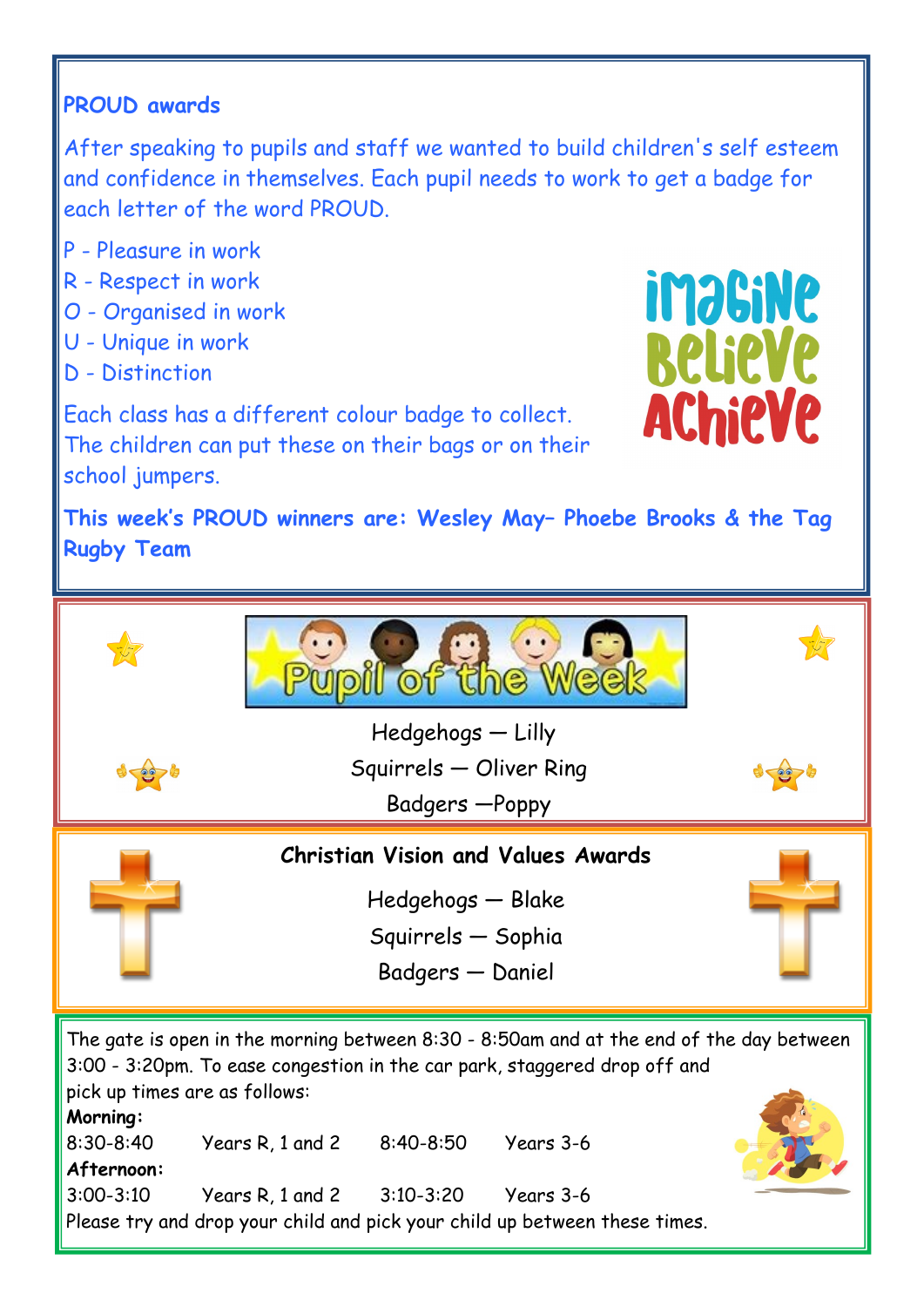

Online Safety - Please continue to talk to your children about the games and apps they are using online. Google have five fundamentals of their internet code to be an Internet Legend. See below for one of them. Many children have been talking about squid games and duggy wuggy. There are videos on YouTube. These are not nice games and I would block them if they appear on your children's phones or tablets. Please keep that open conversation with your children.

### [https://beinternetawesome.withgoogle.com/en\\_uk/](https://beinternetawesome.withgoogle.com/en_uk/)

#### BE INTERNET KIND

#### It's Cool to Be Kind

The Internet is a powerful amplifier that can be used to spread positivity or negativity. Kids can take the high road by applying the concept of "treat others as you would like to be treated" to their actions online, creating positive impact for others and disempowering bullying behaviour.

**Set an Example**

- Use the power of the Internet to spread positivity.
- Stop the spread of harmful or untrue messages by not passing them on to others.
- Respect others' differences.

#### Take Action

.

- Block mean-spirited or inappropriate behaviour online.
- Make an effort to provide support to those being bullied.
- Encourage kids to speak up against and report online bullying.

## **Reminder:**



No ear-rings for PE

## **Reminder:**



**Please remember to bring in a pair of wellies or a second pair of trainers so they can play on the field in all weathers.**